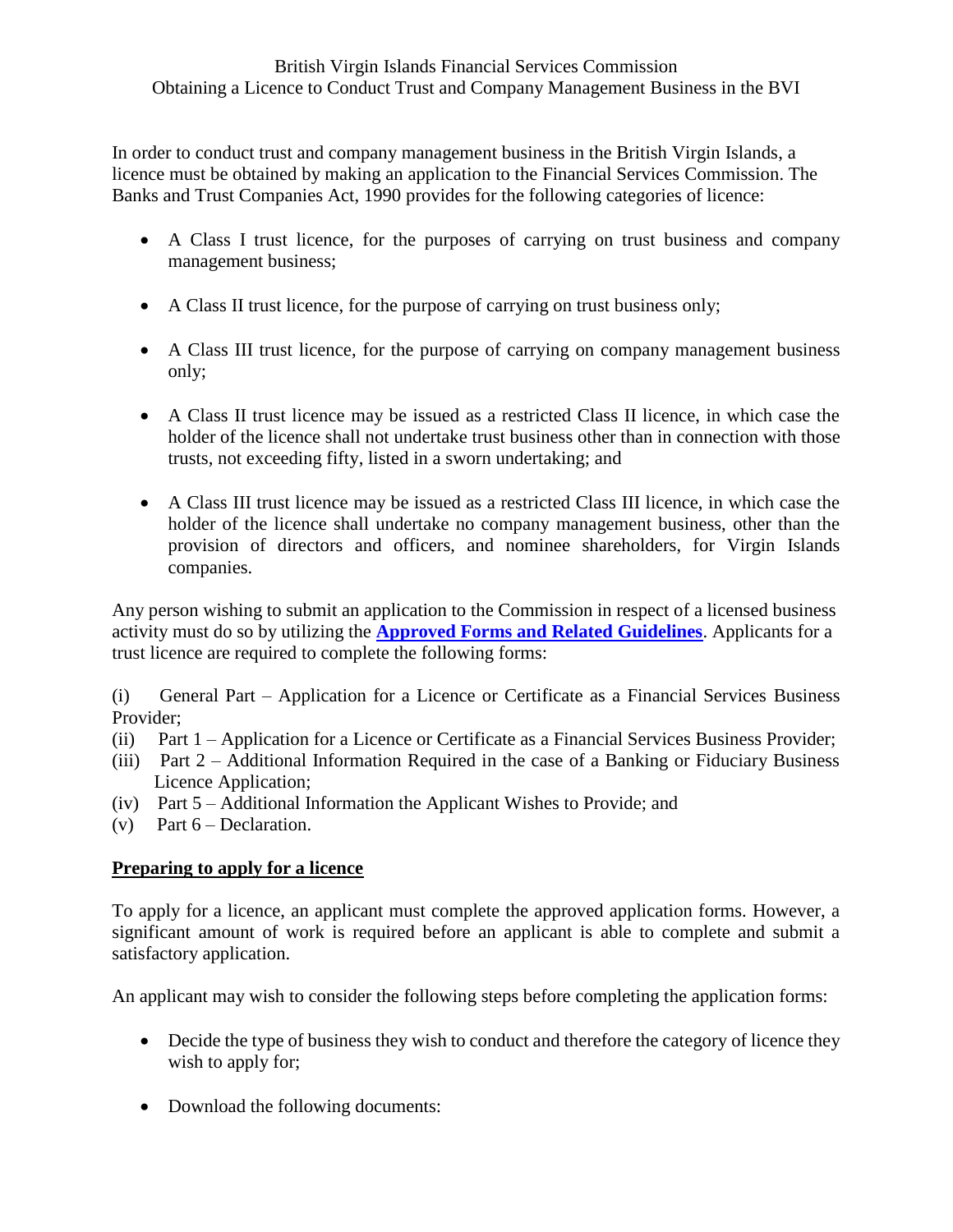British Virgin Islands Financial Services Commission

Obtaining a Licence to Conduct Trust and Company Management Business in the BVI

- **[Guidelines for the Approved Persons Regime](http://www.bvifsc.vg/Portals/2/FSC%20Approved%20Persons%20Regime%202009%20_2010%20Revision_%20_Final%20BW_%20_3_.pdf)**
- **[FSC Approved Persons Regime Amendment Guidelines, 2013](http://www.bvifsc.vg/Portals/2/FSC%20Approved%20Persons%20Regime%20Amendment%20Guidelines,%202013.pdf)**
- Prepare a business plan in accordance with the requirements of the **Regulatory Code**, **[2009](http://www.bvifsc.vg/Portals/2/Regulatory%20Code%202009.pdf)**. The following sections of the Regulatory Code are also relevant:
	- Part I Principles for Business
	- Part II Division 1 Licensing
	- Part II Division 2 Fit and Proper Criteria (see **[Regulatory \(Amendment\) Code,](http://www.bvifsc.vg/Portals/2/Regulatory%20(Amendment)%20Code,%202010.pdf)  [2010](http://www.bvifsc.vg/Portals/2/Regulatory%20(Amendment)%20Code,%202010.pdf)** regarding **amendments to Fit and Proper Criteria**)
	- Part II Division 3 Management and Control
	- Part II Division  $4 -$ Compliance
	- Part II Division  $5 -$ Outsourcing
	- Part II Division 6 Financial Statements, Audit
	- Part II Division  $7$  Customer Assets
	- Part II Division  $8 -$ Other Obligations and Restrictions
	- Part V Trust Companies and Company Management Companies (applicants that wish to operate as a **Managed Trust Company** must be guided by *Additional Licensing Criteria [Managed Trust Companies] Explanatory Notes (xxx) - (xxxvi)* of the Regulatory Code, 2009 and meet the requirements of Part V Division 2 – Managed Trust Companies)
- Determine how corporate governance requirements will be met (who will be resident directors, senior officers, compliance officer, money laundering reporting officer, etc).

# **Preliminary Discussions with the Commission**

Prior to submitting an application, applicants are also encouraged to hold preliminary discussions with the Financial Services Commission. Such discussions help to ensure that the potential applicant understands the licensing process and requirements and enable the Commission to identify significant issues of concern. The potential applicant then has an opportunity to take actions to deal with these concerns prior to submitting its formal application.

# **Submitting an Application**

Applications must be received through an authorized British Virgin Islands Registered Agent or Legal Advocate. A **[directory of Registered Agents](http://www.bvifsc.vg/en-us/regulatedentities/registeredagents.aspx)** is published on the Commission's website.

As a courtesy, a **[directory of Legal Advocates](http://www.bvifsc.vg/RegulatedEntities/tabid/245/catTabId/131/language/en-GB/Default.aspx)** is also published on the Commission's website. The BVI Financial Services Commission does not endorse or recommend the entities named on the list neither are these entities subject to regulation by the Commission.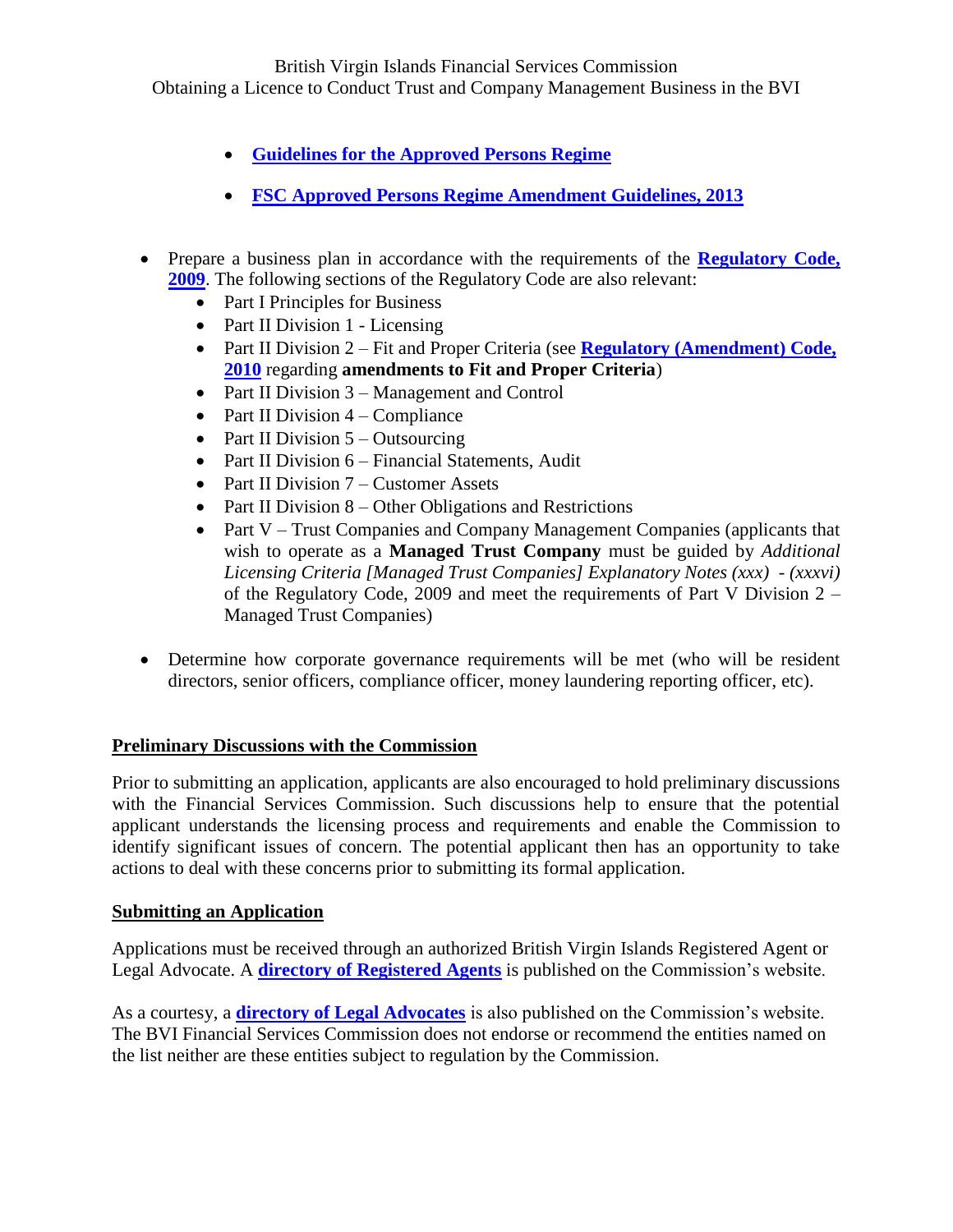#### British Virgin Islands Financial Services Commission Obtaining a Licence to Conduct Trust and Company Management Business in the BVI

**Before** submitting an application, it is imperative that the Registered Agent or Legal Advocate review it for completeness, that is, to ensure that it meets **ALL** the requirements of the Approved Forms and Related Guidelines, the Regulatory Code, 2009, the Guidelines for the Approved Persons Regime, the Anti-Money Laundering and Terrorist Financing Code of Practice, 2008 (and its Amendments), The Anti-Money Laundering Regulations, 2008 (and the Amendments) and other relevant legislation and guidelines.

Applicants should not rely on the Commission's review process to identify errors and omissions in their application. Incomplete applications may be returned to the applicant.

### **Fees**

A non-refundable application fee must accompany an application for a licence (see **[Financial](http://www.bvifsc.vg/Home/LegislationResources/tabid/358/articleType/ArticleView/articleId/669/categoryId/65/language/en-GB/Financial-Services-Commission-Fees-Regulations-2010.aspx)  [Services Commission \(Fees\) Regulations, 2010\)](http://www.bvifsc.vg/Home/LegislationResources/tabid/358/articleType/ArticleView/articleId/669/categoryId/65/language/en-GB/Financial-Services-Commission-Fees-Regulations-2010.aspx)** and **[Financial Services Commission \(Fees\)](http://www.bvifsc.vg/Portals/2/Financial%20Services%20Commission%20(Fees)%20(Amendment)%20Regulations,%202010.pdf)  [\(Amendment\) Regulations, 2010](http://www.bvifsc.vg/Portals/2/Financial%20Services%20Commission%20(Fees)%20(Amendment)%20Regulations,%202010.pdf)**. An application will not be processed if the fee is not received.

Application fees, licence fees and annual licence renewal fees are given below. Fees are subject to change; applicants must ensure that fees are submitted in accordance with the Financial Services Commission (Fees) Regulations, 2010. Annual Licence Renewal Fees are payable no later than 31<sup>st</sup> January of each year.

| <b>Class I Trust Licence</b>                | Fee (US\$) |
|---------------------------------------------|------------|
| <b>Application Fee</b>                      | \$1,000    |
| Licence Fee – licence granted before July 1 | \$16,000   |
| Licence Fee – licence granted after June 30 | \$8,000    |
| Annual Licence Renewal Fee*                 | \$16,000   |
| <b>Class II Trust Licence</b>               |            |
| <b>Application Fee</b>                      | \$1,000    |
| Licence Fee – licence granted before July 1 | \$14,000   |
| Licence Fee - licence granted after June 30 | \$7,000    |
| Annual Licence Renewal Fee                  | \$14,000   |
| <b>Class III Trust Licence</b>              |            |
| <b>Application Fee</b>                      | \$1,000    |
| Licence Fee – licence granted before July 1 | \$12,000   |
| Licence Fee – licence granted after June 30 | \$6,000    |
| Annual Licence Renewal Fee                  | \$12,000   |
| <b>Restricted Class II Trust Licence</b>    |            |
| <b>Application Fee</b>                      | \$500      |
| Licence Fee                                 |            |
| up to 10 trusts<br>(i)                      |            |
| (aa) for licences granted before July 1     | \$1,000    |
| (bb) for licences granted after June 30     | \$500      |
| 11 to 25 trusts<br>(ii)                     |            |
| (aa) for licences granted before July 1     | \$2,000    |
| (bb) for licences granted after June 30     | \$1,000    |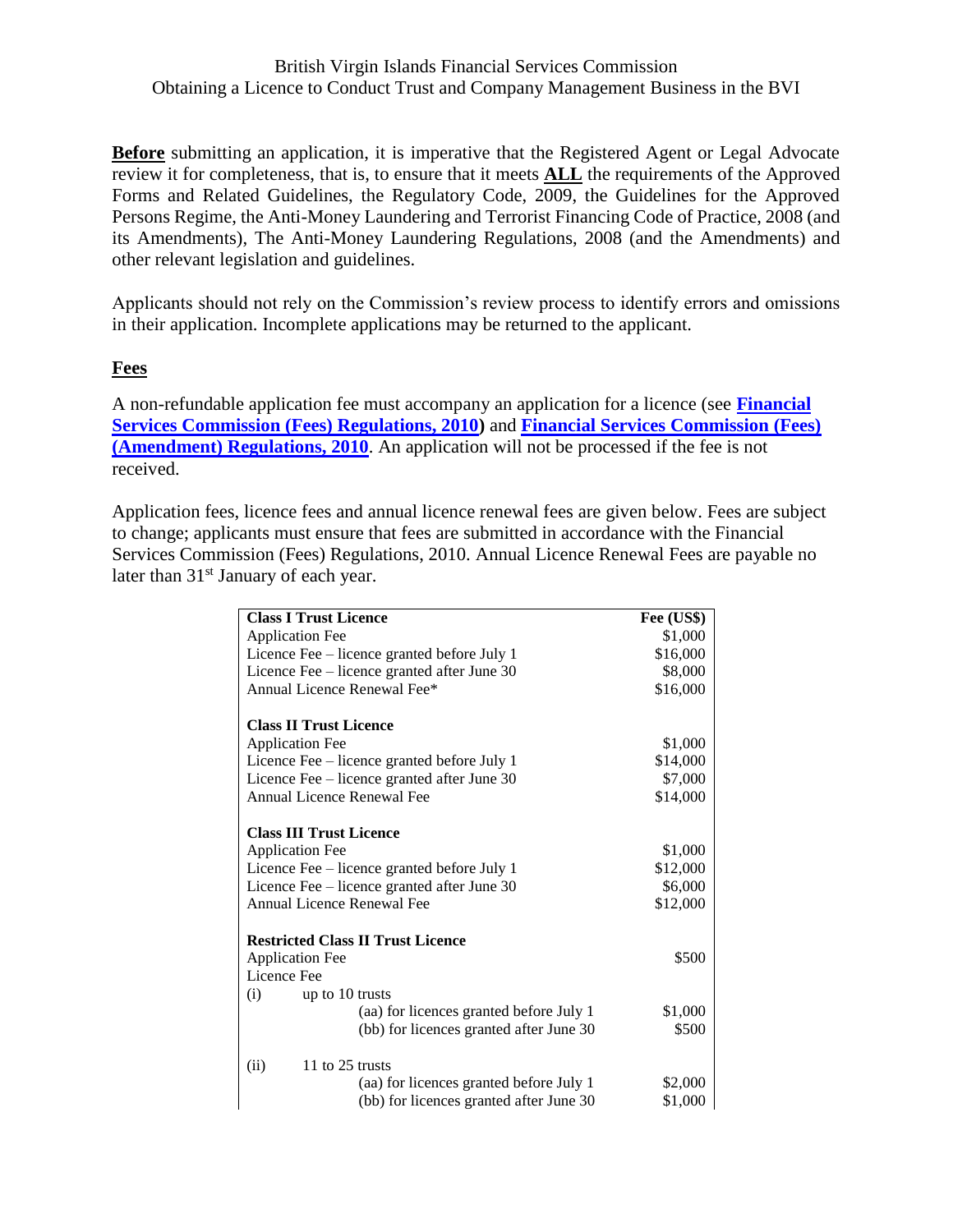# British Virgin Islands Financial Services Commission Obtaining a Licence to Conduct Trust and Company Management Business in the BVI

| (iii)                                       | 26 to 50 trusts<br>(aa) for licences granted before July 1<br>(bb) for licences granted after June 30 | \$3,000<br>\$1,500 |
|---------------------------------------------|-------------------------------------------------------------------------------------------------------|--------------------|
|                                             | Annual Renewal of a restricted Class II trust licence                                                 |                    |
| with-                                       |                                                                                                       |                    |
| (i)                                         | Up to $10$ trusts                                                                                     | \$1,000            |
| (ii)                                        | 11 to 25 trusts                                                                                       | \$2,000            |
| (iii)                                       | 26 to 50 trusts                                                                                       | \$3,000            |
|                                             | <b>Restricted Class III Trust Licence</b>                                                             |                    |
| <b>Application Fee</b>                      |                                                                                                       | \$300              |
| Licence Fee – licence granted before July 1 |                                                                                                       | \$500              |
| Licence Fee – licence granted after June 30 |                                                                                                       | \$250              |
| Annual Licence Renewal Fee                  |                                                                                                       | \$500              |
|                                             |                                                                                                       |                    |
|                                             |                                                                                                       |                    |

#### **Regulatory Deposit**

Sections 156 and 157 of the Regulatory Code prescribe the deposits required to be made by licensees under section 12(4)(b) of the Banks and Trust Companies Act, 1990 and the manner in which regulatory deposits are to be made and retained by the Commission. Furthermore, those sections specify the purposes for which a regulatory deposit may be utilised by the Commission. The relevant explanatory notes are also useful.

An applicant must pay the required regulatory deposit before the licence is granted. In the case of an applicant for a Class I or a Class III trust licence, the minimum regulatory deposits are given below. The maximum regulatory deposit is \$100,000.

| <b>Class I or III Trust Licence</b>                                                                                                         | <b>Minimum</b><br><b>Regulatory Deposit</b> |
|---------------------------------------------------------------------------------------------------------------------------------------------|---------------------------------------------|
| Where the specified trust company provides registered agent services for<br>no more than 10,000 BVI business companies                      | \$30,000                                    |
| Where the specified trust company provides registered agent services for<br>more than 10,000 but no more than 30,000 BVI business companies | \$40,000                                    |
| Where the specified trust company provides registered agent services for<br>more than 30,000 but no more than 60,000 BVI business companies | \$60,000                                    |
| Where the specified trust company provides registered agent services for<br>more than 60,000 BVI business companies                         | \$80,000                                    |

| <b>Class II Trust Licence</b>                                                | <b>Minimum</b><br><b>Regulatory Deposit</b> |
|------------------------------------------------------------------------------|---------------------------------------------|
| In the case of a specified trust company that holds a Class II trust licence | \$20,000                                    |